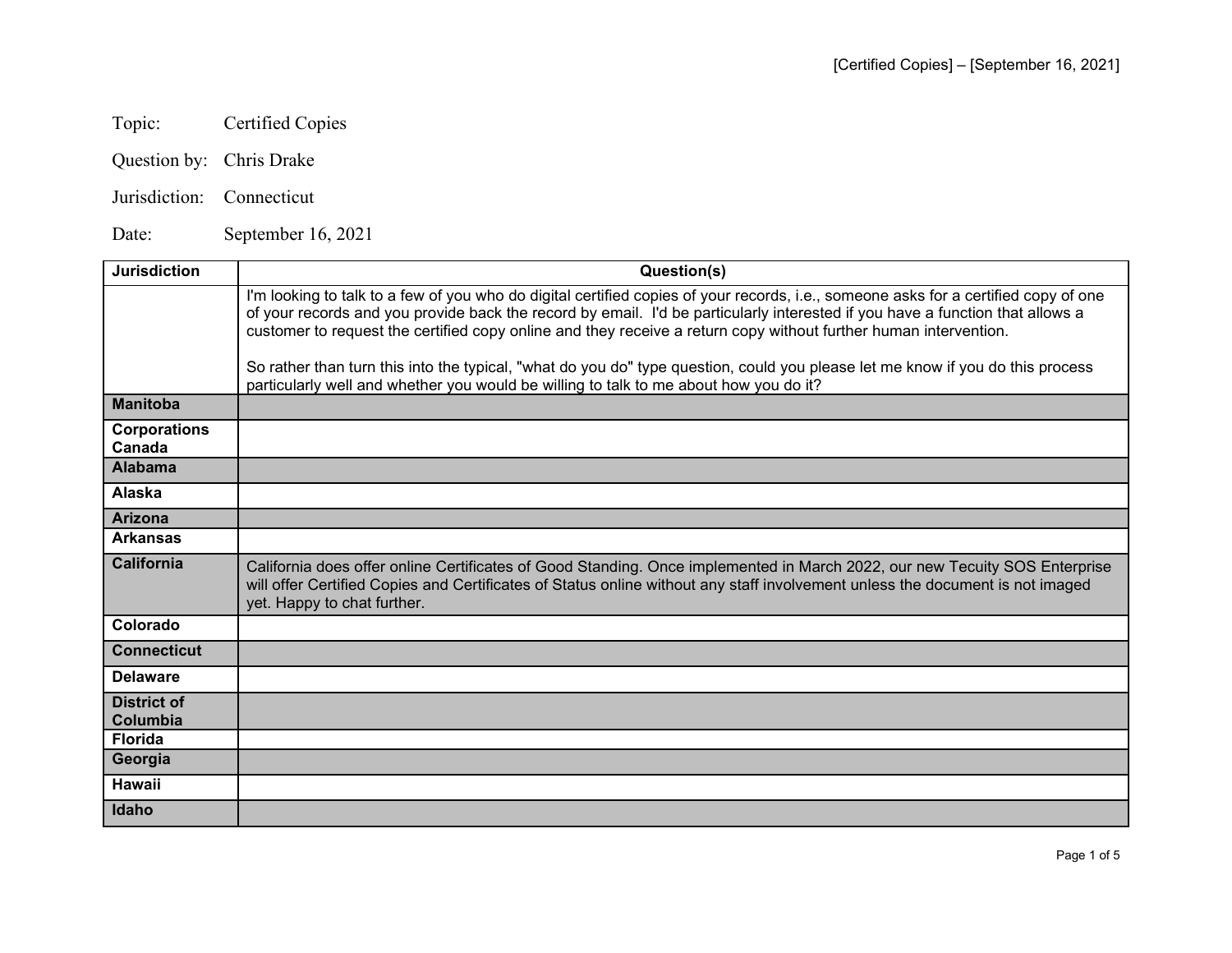| <b>Jurisdiction</b>  | Question(s)                                                                                                                                                                                                                                                                                                                                                                                                                                                                                                                   |
|----------------------|-------------------------------------------------------------------------------------------------------------------------------------------------------------------------------------------------------------------------------------------------------------------------------------------------------------------------------------------------------------------------------------------------------------------------------------------------------------------------------------------------------------------------------|
|                      | I'm looking to talk to a few of you who do digital certified copies of your records, i.e., someone asks for a certified copy of one                                                                                                                                                                                                                                                                                                                                                                                           |
|                      | of your records and you provide back the record by email. I'd be particularly interested if you have a function that allows a<br>customer to request the certified copy online and they receive a return copy without further human intervention.                                                                                                                                                                                                                                                                             |
|                      |                                                                                                                                                                                                                                                                                                                                                                                                                                                                                                                               |
|                      | So rather than turn this into the typical, "what do you do" type question, could you please let me know if you do this process                                                                                                                                                                                                                                                                                                                                                                                                |
|                      | particularly well and whether you would be willing to talk to me about how you do it?                                                                                                                                                                                                                                                                                                                                                                                                                                         |
| <b>Illinois</b>      |                                                                                                                                                                                                                                                                                                                                                                                                                                                                                                                               |
| Indiana              | Indiana has certified copies. They can be ordered online. We have placeholder images if filing image is missing. There is also<br>an electronic process to request the office to find the missing image. The instructions are part of the placeholder image. Once<br>the image is found and uploaded, the system notifies the user the images are ready.                                                                                                                                                                      |
|                      | We?ve had certified copies available for around 20 years. When we did included the process with the first online system. The<br>goal was to get out of the business of certifying copies. Too time consuming and expensive. We made the decision at that time<br>to make certified copies identical whether they were processed by our staff or ordered online. The only difference was/is that<br>they are free if ordered online and \$15.00 for certification plus \$1.00 per page fee if processed by the office.         |
|                      | This decision really helped push traffic online at a time when people still questioned the process. We should probably start<br>charging for online certified copies at this point. The convenience is now the expectation.                                                                                                                                                                                                                                                                                                   |
| lowa                 |                                                                                                                                                                                                                                                                                                                                                                                                                                                                                                                               |
| <b>Kansas</b>        |                                                                                                                                                                                                                                                                                                                                                                                                                                                                                                                               |
| Kentucky             |                                                                                                                                                                                                                                                                                                                                                                                                                                                                                                                               |
| Louisiana            | We process online certified copy requests and have a great system. We do offer the function to order them online and process<br>them w/o human intervention (a few exceptions apply--not all documents imaged on an older company, microfiche involved,<br>etc) For any of your questions on this subject, I am going to direct you to our Manager over the Certified Copies section,<br>Arlene Bankston. She can assist you with any initial questions and ya'll can go from there. Her contact number is: 225-925-<br>4702. |
| <b>Maine</b>         |                                                                                                                                                                                                                                                                                                                                                                                                                                                                                                                               |
| <b>Maryland</b>      |                                                                                                                                                                                                                                                                                                                                                                                                                                                                                                                               |
| <b>Massachusetts</b> |                                                                                                                                                                                                                                                                                                                                                                                                                                                                                                                               |
| <b>Michigan</b>      | In Michigan, we *almost* fulfill digital/electronic certified copy orders without any human intervention, but our system does<br>require a person to review and approve certified copy order items before they are sent to the customer.                                                                                                                                                                                                                                                                                      |
| <b>Minnesota</b>     | Same for Minnesota. We offer online services for good standing certificates and certified copy without any manual process by<br>our team. Please contact me if you have any further questions.                                                                                                                                                                                                                                                                                                                                |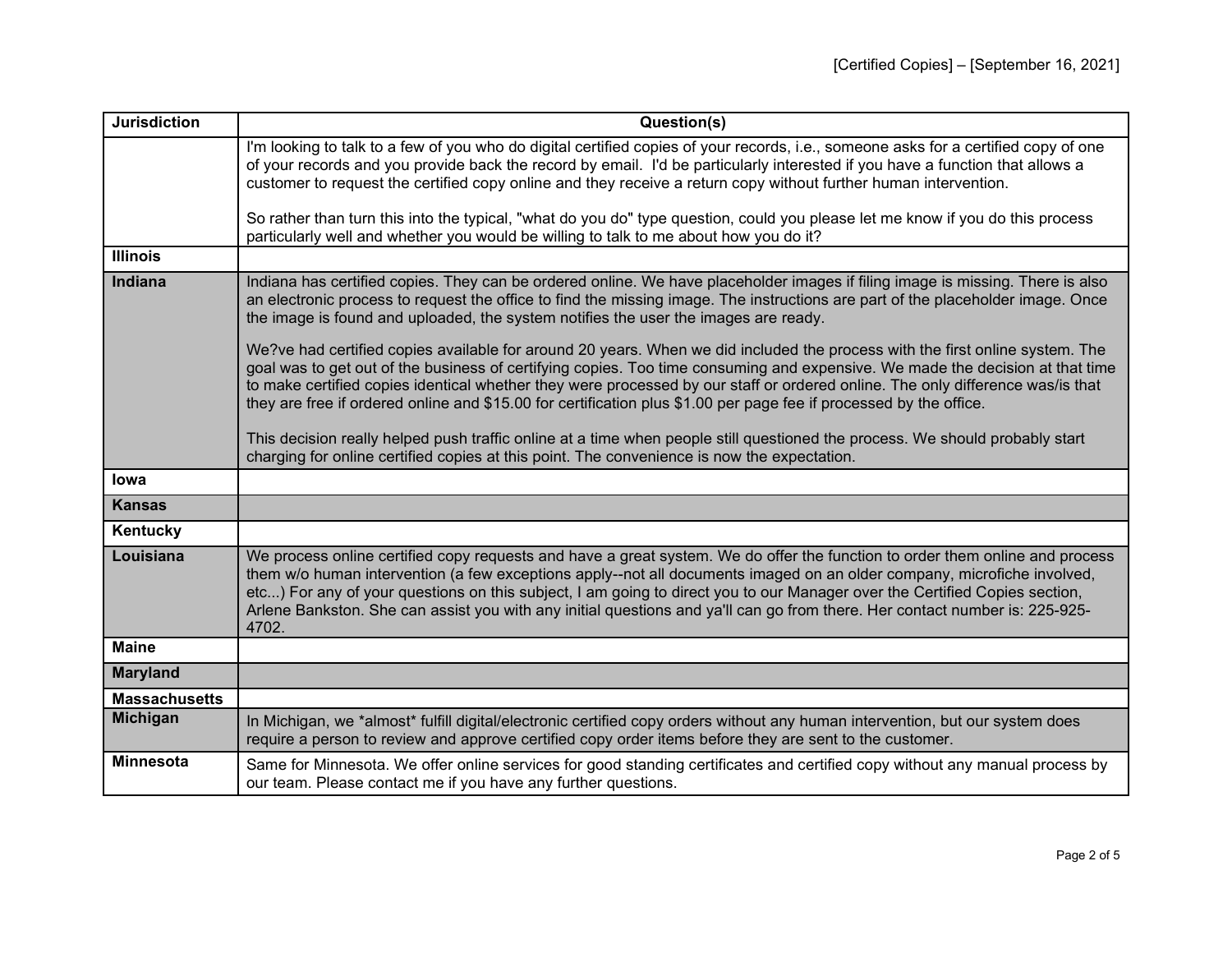| <b>Jurisdiction</b>   | Question(s)                                                                                                                                                                                                                                                                                                                                                                                                                                                             |
|-----------------------|-------------------------------------------------------------------------------------------------------------------------------------------------------------------------------------------------------------------------------------------------------------------------------------------------------------------------------------------------------------------------------------------------------------------------------------------------------------------------|
|                       | I'm looking to talk to a few of you who do digital certified copies of your records, i.e., someone asks for a certified copy of one<br>of your records and you provide back the record by email. I'd be particularly interested if you have a function that allows a                                                                                                                                                                                                    |
|                       | customer to request the certified copy online and they receive a return copy without further human intervention.                                                                                                                                                                                                                                                                                                                                                        |
|                       | So rather than turn this into the typical, "what do you do" type question, could you please let me know if you do this process<br>particularly well and whether you would be willing to talk to me about how you do it?                                                                                                                                                                                                                                                 |
| <b>Mississippi</b>    | Mississippi does offer online services of Good Standing Certificates, Certificate of Fact and certified copies of documents.<br>After the payment is processed the customer is then able to print their request. The request is accessible for 30 days. The<br>Business Services Staff only assist in this process if what the customer is requesting is not online at the time of requesting.<br>Please let me know if Mississippi can provide additional information. |
| <b>Missouri</b>       |                                                                                                                                                                                                                                                                                                                                                                                                                                                                         |
| <b>Montana</b>        |                                                                                                                                                                                                                                                                                                                                                                                                                                                                         |
| <b>Nebraska</b>       |                                                                                                                                                                                                                                                                                                                                                                                                                                                                         |
| <b>Nevada</b>         | Ditto for Nevada. Happy to show you a demo if you wish.                                                                                                                                                                                                                                                                                                                                                                                                                 |
| <b>New Hampshire</b>  |                                                                                                                                                                                                                                                                                                                                                                                                                                                                         |
| <b>New Jersey</b>     |                                                                                                                                                                                                                                                                                                                                                                                                                                                                         |
| <b>New Mexico</b>     |                                                                                                                                                                                                                                                                                                                                                                                                                                                                         |
| <b>New York</b>       |                                                                                                                                                                                                                                                                                                                                                                                                                                                                         |
| <b>North Carolina</b> |                                                                                                                                                                                                                                                                                                                                                                                                                                                                         |
| <b>North Dakota</b>   |                                                                                                                                                                                                                                                                                                                                                                                                                                                                         |
| Ohio                  | We have digital certified copies. As you describe, the customer requests it online and they can download the document without<br>any manual process by our team.<br>Glad to discuss our process. Feel free to ask our wonderful service company partners how they feel about our system before<br>getting any ideas from me                                                                                                                                             |
| <b>Oklahoma</b>       |                                                                                                                                                                                                                                                                                                                                                                                                                                                                         |
| Oregon                |                                                                                                                                                                                                                                                                                                                                                                                                                                                                         |
| Pennsylvania          |                                                                                                                                                                                                                                                                                                                                                                                                                                                                         |
| <b>Rhode Island</b>   |                                                                                                                                                                                                                                                                                                                                                                                                                                                                         |
| <b>South Carolina</b> |                                                                                                                                                                                                                                                                                                                                                                                                                                                                         |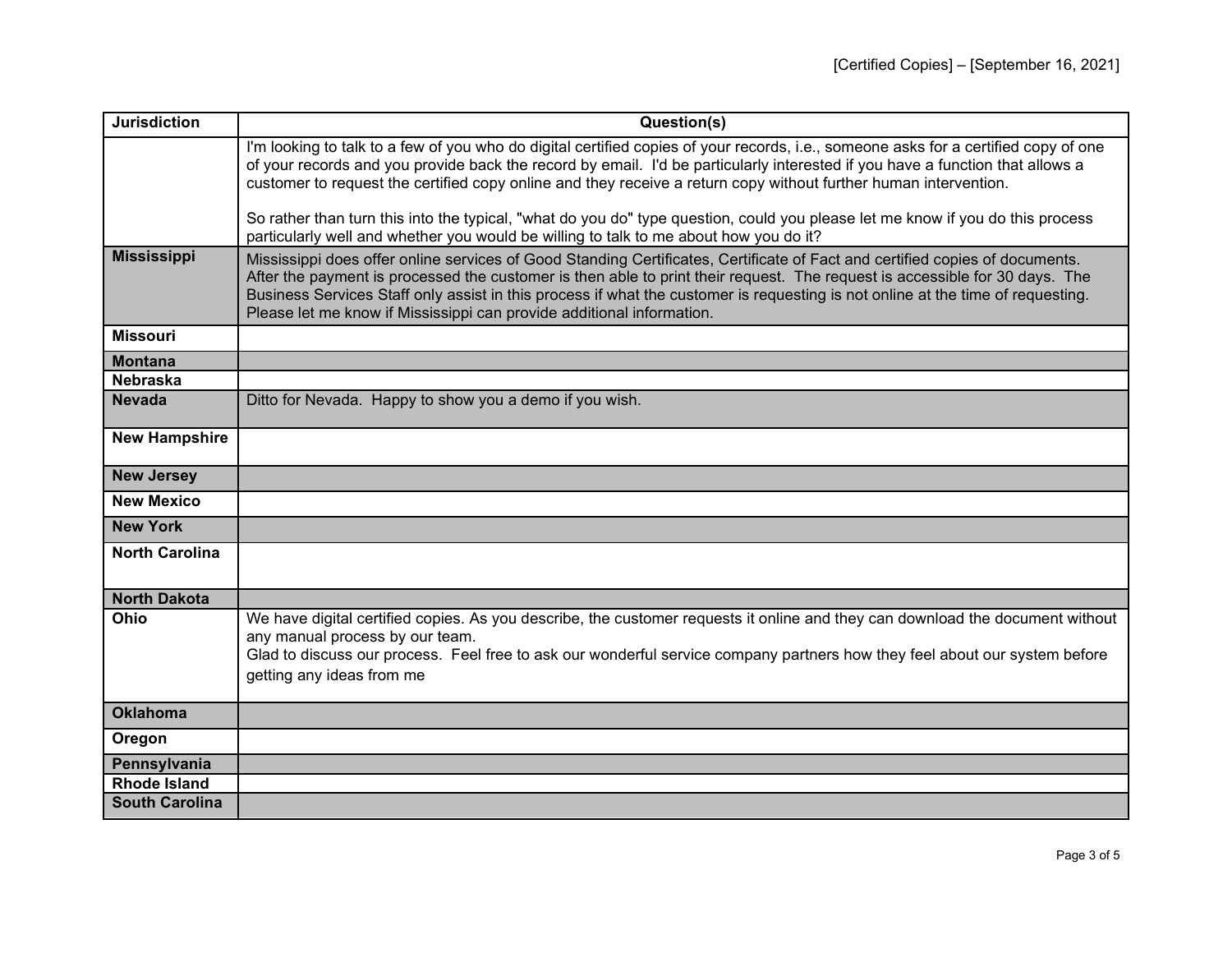| <b>Jurisdiction</b>  | Question(s)                                                                                                                                                                                                                                                                                                                                                                                                                                                                                                                |
|----------------------|----------------------------------------------------------------------------------------------------------------------------------------------------------------------------------------------------------------------------------------------------------------------------------------------------------------------------------------------------------------------------------------------------------------------------------------------------------------------------------------------------------------------------|
|                      | I'm looking to talk to a few of you who do digital certified copies of your records, i.e., someone asks for a certified copy of one<br>of your records and you provide back the record by email. I'd be particularly interested if you have a function that allows a<br>customer to request the certified copy online and they receive a return copy without further human intervention.<br>So rather than turn this into the typical, "what do you do" type question, could you please let me know if you do this process |
|                      | particularly well and whether you would be willing to talk to me about how you do it?                                                                                                                                                                                                                                                                                                                                                                                                                                      |
| <b>South Dakota</b>  |                                                                                                                                                                                                                                                                                                                                                                                                                                                                                                                            |
| Tennessee            |                                                                                                                                                                                                                                                                                                                                                                                                                                                                                                                            |
| <b>Texas</b>         |                                                                                                                                                                                                                                                                                                                                                                                                                                                                                                                            |
| <b>Utah</b>          |                                                                                                                                                                                                                                                                                                                                                                                                                                                                                                                            |
| <b>Vermont</b>       |                                                                                                                                                                                                                                                                                                                                                                                                                                                                                                                            |
| Virginia             |                                                                                                                                                                                                                                                                                                                                                                                                                                                                                                                            |
| Washington           |                                                                                                                                                                                                                                                                                                                                                                                                                                                                                                                            |
| <b>West Virginia</b> |                                                                                                                                                                                                                                                                                                                                                                                                                                                                                                                            |
| <b>Wisconsin</b>     |                                                                                                                                                                                                                                                                                                                                                                                                                                                                                                                            |
| Wyoming              |                                                                                                                                                                                                                                                                                                                                                                                                                                                                                                                            |

## **Additional comments:**

## **Full text of email:**

I'm looking to talk to a few of you who do digital certified copies of your records, i.e., someone asks for a certified copy of one of your records and you provide back the record by email. I'd be particularly interested if you have a function that allows a customer to request the certified copy online and they receive a return copy without further human intervention.

So rather than turn this into the typical, "what do you do" type question, could you please let me know if you do this process particularly well and whether you would be willing to talk to me about how you do it?

I'm already aware that Delaware and Michigan do this, so fair warning, I'm probably going to be reaching out to you anyway.

Thanks,